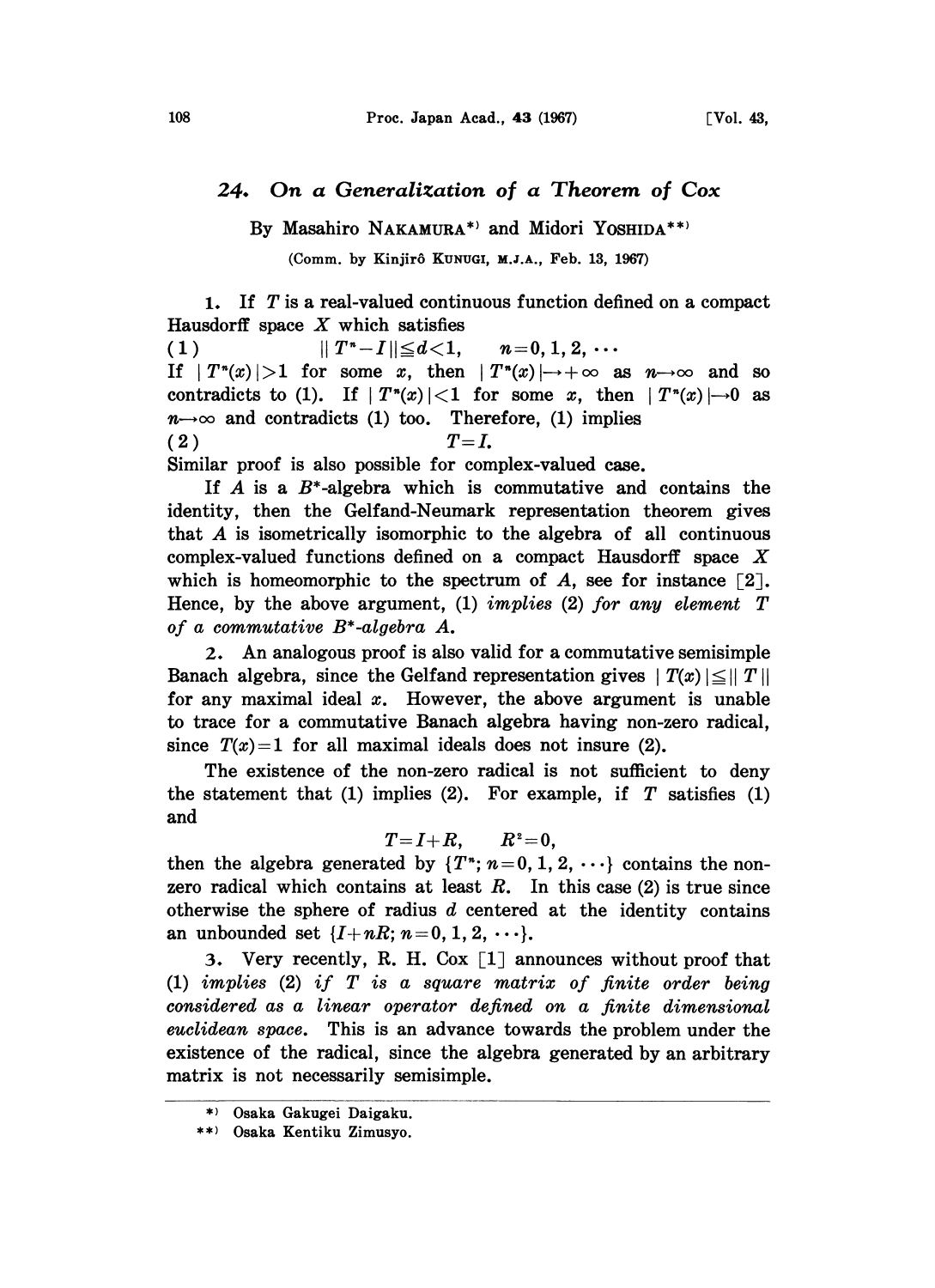In the present note, the theorem of Cox will be generalized for an infinite dimensional space as follows:

Theorem. If T is a (bounded) linear operator defined on a Hilbert space  $H$  which satisfies  $(1)$ , then  $T$  is the identity operator.

4. The following proof is based on the mean ergodic theorem, see for instance [3]: Let  $\{T^*; n=0, 1, 2, \cdots\}$  be a semigroup which is bounded in the sense that there exists <sup>a</sup> positive number M such as  $||T^*|| \leq M$  for  $n=0, 1, 2, \cdots$ . Then, for any vector x of H, the mean

$$
x_n = \frac{1}{n} \sum_{k=0}^{n-1} T^k x
$$

of its iterates converges metrically to a fix point a. Since (1) implies  $||T^*|| = ||I - (I - T^*)|| \le ||I|| + ||I - T^*|| < 2$  for  $n = 0, 1, 2, \dots$ , the mean ergodic theorem is now applicable.

Let  $F$  be the set of all fix points under  $T$ . It is obvious that  $F$  is the proper space of  $T$  belonging to the proper value 1, whence  $F$  is a (closed) subspace of  $H$ . If  $F$  coincides with  $H$ , then every vector of H is invariant under T, and so  $T=I$  which is desired.

Now, let us assume that  $F$  is properly contained in  $H$ . Let  $K$ be the convex closure of all iterates  $\{T^kx; k=0, 1, 2, \cdots\}$ . If x is a vector of norm unity, then  $(1)$  implies that K lies in the sphere of radius  $d$  centered at  $x$ . On the other hand, if  $x$  is a vector which is orthogonal to  $F$ , then the distance from  $x$  to  $F$  is 1, whence  $K \cap F$  is void by the hypothesis. This contradicts to the mean ergodic theorem which asserts that  $K \cap F$  contains a. The theorem is now proved.

5. Since the mean ergodic theorem depends on the weak compactness of the spheres of the given space, the above proof is valid if the Hilbert space  $H$  is replaced by a reflexive Banach space with a minor modification. The theorem remains true for a Banach space if  $T$  is weakly almost periodic in the sense that the set of all iterates of an arbitrary vector is always weakly compact. The weak complete continuity is thus sufficient for the theorem. However, this is not a substantial extension: If  $T$  is weakly completely continuous, then  $I = TT^{-1}$  is weakly completely continuous by the continuous, then  $I = TT^{-1}$  is weakly completely continuous by the fact that T is invertible by (1), which is equivalent to assume that the space is reflexive.